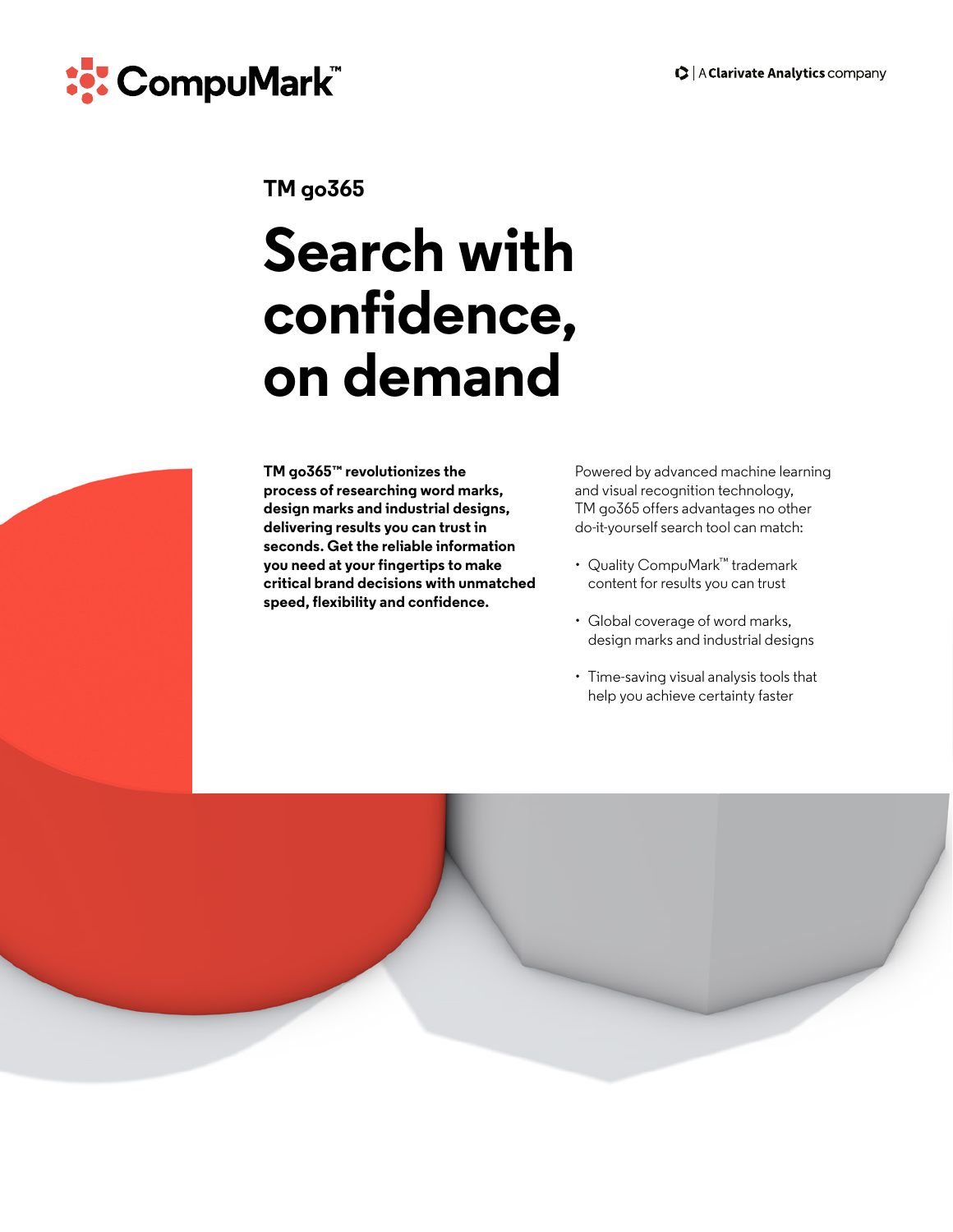# **Certainty with speed**

**TM go365 combines CompuMark's deep trademark expertise with advanced machine learning and image recognition technology to deliver results you can count on to make critical brand decisions, quickly and cost-effectively.**



## **Rapid insight**

Get trusted results in minutes – anytime, anywhere – using advanced word and image recognition technology. Patent-pending decision support tools let you pinpoint the most important findings quickly, without losing sight of the big picture.



## **Trusted content**

Gain the confidence that comes from the industry's most reliable data. Search our quality-checked trademark database content and comprehensive common law and industry-specific data sources, including millions of image marks and industrial designs.



#### **Global coverage**

No other online solution offers comparable global coverage, with the flexibility to select the jurisdictions that matter to you.



#### **Affordable quality**

Get the results you need without compromising quality. Avoid the risk of not searching secondary and seasonal brands or designs because you don't have the budget for a Full Search.



#### **Responsive support**

Self-service doesn't mean you're on your own. The industry's best customer service team is always just a phone call or email away – 24 hours a day, five days a week.



#### **Reporting made easy**

Create and share actionable search reports in seconds with our proven Analysis Tool and custom report templates.



#### **Powered by expertise**

Advanced expert systems and machinelearning technology, powered by our deep trademark expertise, delivers only the results you need to review. Receive intelligence you can rely on without having to wade through a large volume of less relevant results – a common scenario with online solutions from other vendors.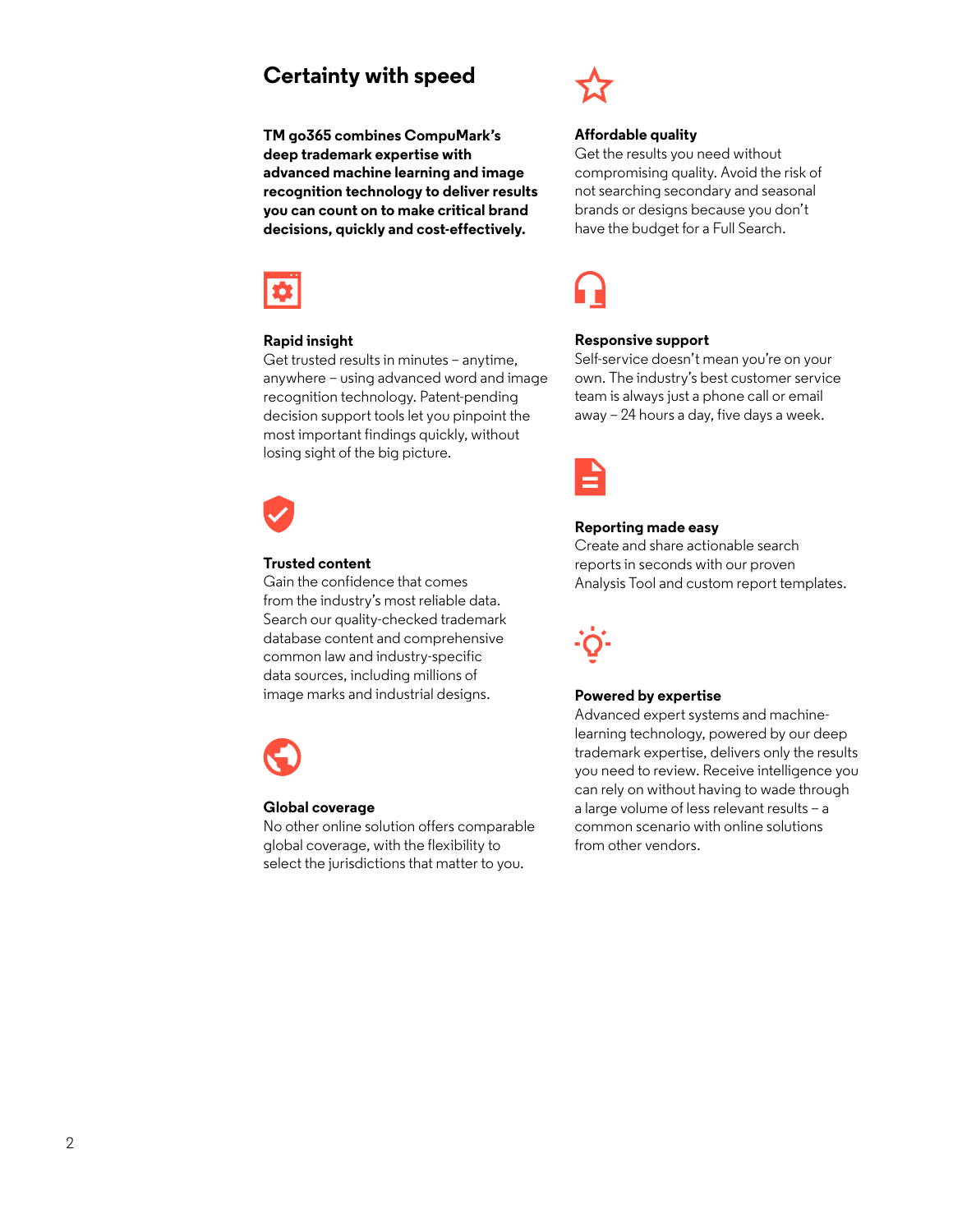### **Search image marks**



AI-powered image recognition technology analyzes key design elements against millions of records, matching image for image.

# **Search industrial designs**



Searching designs is no longer a complex and error-prone challenge. Simply drag, drop and go. Get results in seconds.

# **Search word marks**

| vertigo                                                             |                                                     |                              |                                |         |                  |                 |                           |
|---------------------------------------------------------------------|-----------------------------------------------------|------------------------------|--------------------------------|---------|------------------|-----------------|---------------------------|
| Trademark Sources (794)<br><b>Additional Sources</b>                |                                                     |                              |                                |         |                  |                 |                           |
|                                                                     |                                                     | none included in this search |                                |         |                  |                 |                           |
| $\blacksquare$ With Elements (7)<br>Similar (640)<br>Interbal $(2)$ | $\blacksquare^{\text{Othor}}_{\text{Classes (97)}}$ | III Inaczył (48)             |                                |         |                  |                 |                           |
| TRADEMARK SOURCES OVERVIEW                                          |                                                     |                              |                                |         |                  |                 |                           |
| Knockout   Tag Cloud                                                |                                                     |                              |                                |         |                  |                 |                           |
| Source                                                              | <b>Hits</b>                                         | <b>v</b> Identical           | <b>With</b><br><b>Elements</b> | Similar | Other<br>Classes | <b>Inactive</b> |                           |
| France                                                              | 177                                                 | л.                           | $\alpha$                       | 155     | 21               | $\alpha$        | <b>The Common Section</b> |
| Italy                                                               | 76                                                  | ×.                           | $\alpha$                       | 64      | 11               | ٠               | ٠                         |
| <b>USPTO</b>                                                        | 170                                                 | $\sim$                       | $\sim$                         | 96      | 27               | 57              |                           |
| Community Trademarks                                                | 146                                                 | ×                            | $\sim$                         | 132     | 14               | $\sim$          |                           |
| Germany                                                             | bo <sup>1</sup>                                     | $\sim$                       | Ŧ                              | 10      | ٠                |                 | ٠                         |
| International Register                                              | 88                                                  | $\alpha$                     | $\alpha$                       | 75      | 13               | $\alpha$        |                           |
|                                                                     |                                                     |                              |                                |         |                  |                 |                           |

Innovative decision support tools help you spot and analyze critical findings in context, quickly and easily.